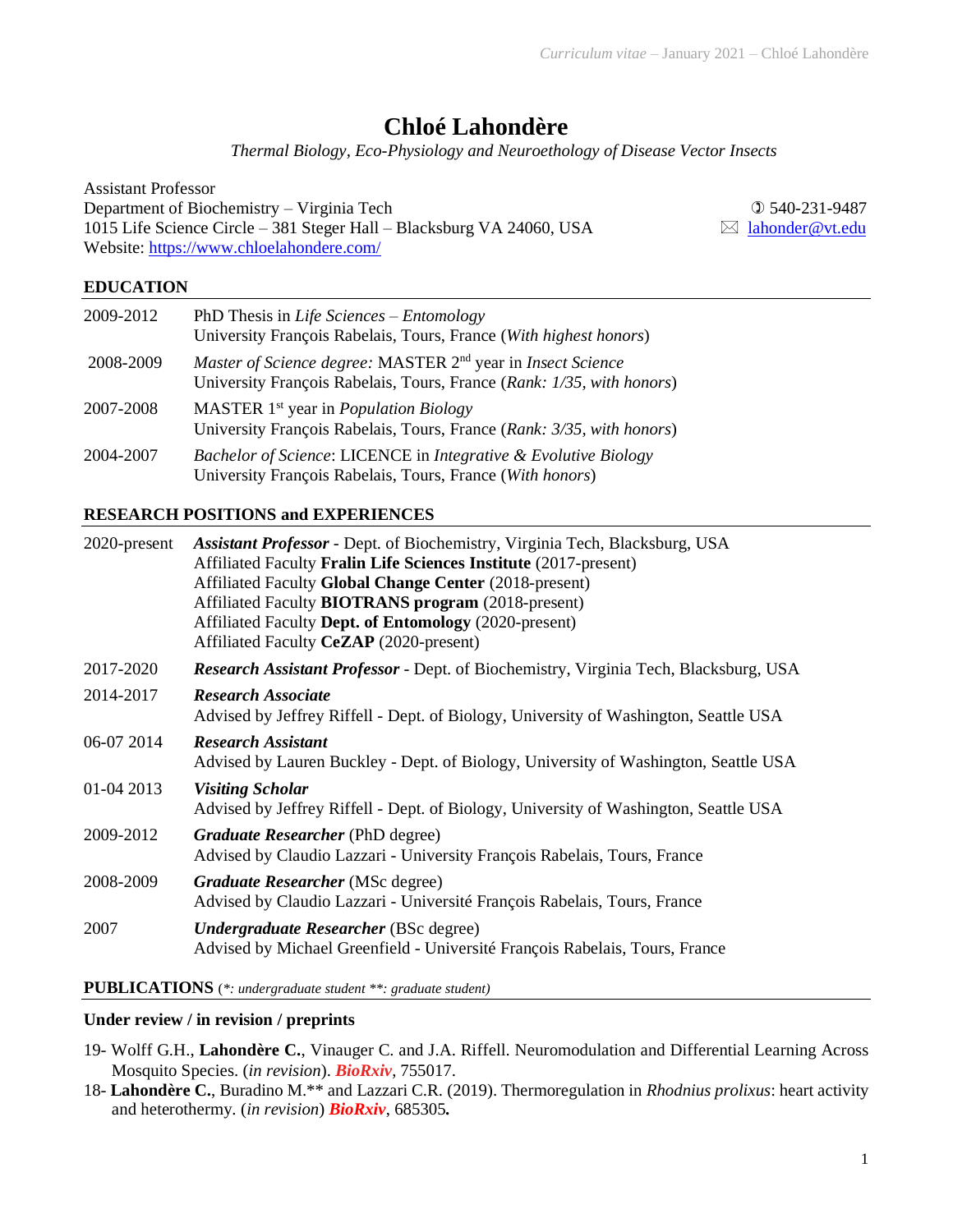#### **Peer-reviewed**

- 17- Lazzari C.R., Fauquet A.\*\*, **Lahondère C.**, Pereira M.H. and R. Araujo. (in press) Ticks perform evaporative cooling during blood-feeding (*under review - Journal of Insect physiology*). *Journal of Insect Physiology,* BioRxiv:180968.
- 16- **Lahondère C.** (2021). A step-by-step guide to mosquito electroantennography. *JOVE*.
- 15- Bates T.A, Chuong C., Marano J., Waldman A., Klinger A., Reinhold J.M.\*\*, **Lahondère C.** and J. Weger. (2021). American *Aedes japonicus japonicus*, *Culex pipiens pipiens*, and *Culex restuans* mosquitoes have limited transmission capacity for a recent isolate of Usutu virus. 555: 64-70. *Virology*.
- 14- Reinhold J.M.\*\*, Shaw R.\* and **Lahondère C**. (2021). Beat the heat: *Culex quinquefasciatus* regulates its body temperature during blood-feeding. 96: 102826. *Journal of Thermal Biology*.
- 13- Chandrasegaran K., **Lahondère C.**, Escobar L.E. and Vinauger C. Mosquito ecology, behavior, and disease transmission. (2020). 36(4): 393-403. *Trends in Parasitology.*
- 12- **Lahondère C.**, C. Vinauger, R.P. Okubo, G. Wolff, J.K. Chan, O.S. Akbari, J.A. Riffell. (2020). The olfactory basis of orchid pollination by mosquitoes. *Proceedings of the National Academy of Sciences*. 201910589; DOI: 10.1073/pnas.1910589117.
- 11- Upshur I.F.\*\*, Bose E.A\*, Hart C.\* and **C. Lahondère.** (2019). Temperature and sugar feeding effects on *Aedes aegypti* mosquitoes' activity *Insects*. 10(10): 347.
- 10- Afify A., Betz J.F., Riabinina O., **C. Lahondère**, C.J. Potter. (2019). Commonly used insect repellents hide human odors from *Anopheles* mosquitoes. *Current Biology*. 29:1-12.
- 9- Benoit J.B., Lazzari C.R., Denlinger D.L. and C. **Lahondère**. (2019). Thermoprotective adaptations are critical for arthropods feeding on warm-blooded hosts. *Current Opinion in Insect Science*. (34):7-11. *Recommended by the F1000*.
- 8- Reinhold J.\*\*, Lazzari C.R. and **C. Lahondère**. (2018). Effects of temperature on *Aedes aegypti* and *Aedes albopictus*: a review. *Insects 9(4), 158*.
- 7- Lazzari C.R., Fauquet A.\*\* and **Lahondère C**. (2018). Keeping cool: kissing bugs avoid cannibalism thermoregulating. *Journal of Insect Physiology.* (107):29–33.
- 6- Vinauger C.+, **C. Lahondère+**, G.H. Wolf, L.T. Locke\*, J.E. Liaw\*, J.Z. Parrish, O.S. Akbari, M.H. Dickinson and J.A. Riffell (2017). Dopamine modulation of host learning in *Aedes aegypti* mosquitoes. *Current Biology.* 28(333–344). (+: co first authorship)
- 5- **Lahondère C.,** Insausti T., Paim RMM, Luan X., Belev G., Pereira M.H., Ianowski J.P. and C.R. Lazzari (2017). Countercurrent heat exchange and thermoregulation during blood-feeding in kissing bugs. *eLife. 2017; 6:e26107.*
- 4- Lutz E.K.\*\*, **Lahondère C.,** Vinauger, C. and J.A. Riffell (2017). Olfactory learning and chemical ecology of olfaction in disease vector mosquitoes: A life history perspective. *Current Opinion in Insect Science*. 20:75- 83.
- 3- Vinauger C., **Lahondère C.**, Cohuet A., Lazzari C.R. and J.A. Riffell (2016). Learning and memory in disease vector insects. *Trends in Parasitology.* 32(10):761–771.
- 2- **Lahondère C.** and C.R. Lazzari (2015). Thermal effect of blood feeding in the telmophagous fly *Glossina morsitans morsitans*. *Journal of Thermal Biology*. 48:45-50.
- 1- **Lahondère C.** and C.R. Lazzari (2012). Mosquitoes cool down during blood feeding to avoid overheating, *Current Biology*, 22(1): 40-45. *Recommended by the F1000.*

#### Book Chapter:

- Pereira M.H., Paim R.M.M., Lahondère C. and C.R. Lazzari (2017). Heat shock proteins and blood-feeding in arthropods. *In*: Asea A., Kaur P. (eds) Heat Shock Proteins in Veterinary Medicine and Sciences. Heat Shock Proteins, vol 12. Springer.
- **Lahondère C.** and C.R. Lazzari (2013). Thermal stress and thermoregulation *in Anopheles* mosquitoes New insights into malaria vectors, *ed.* Sylvie Manguin. ISBN 980-953-307-550-6.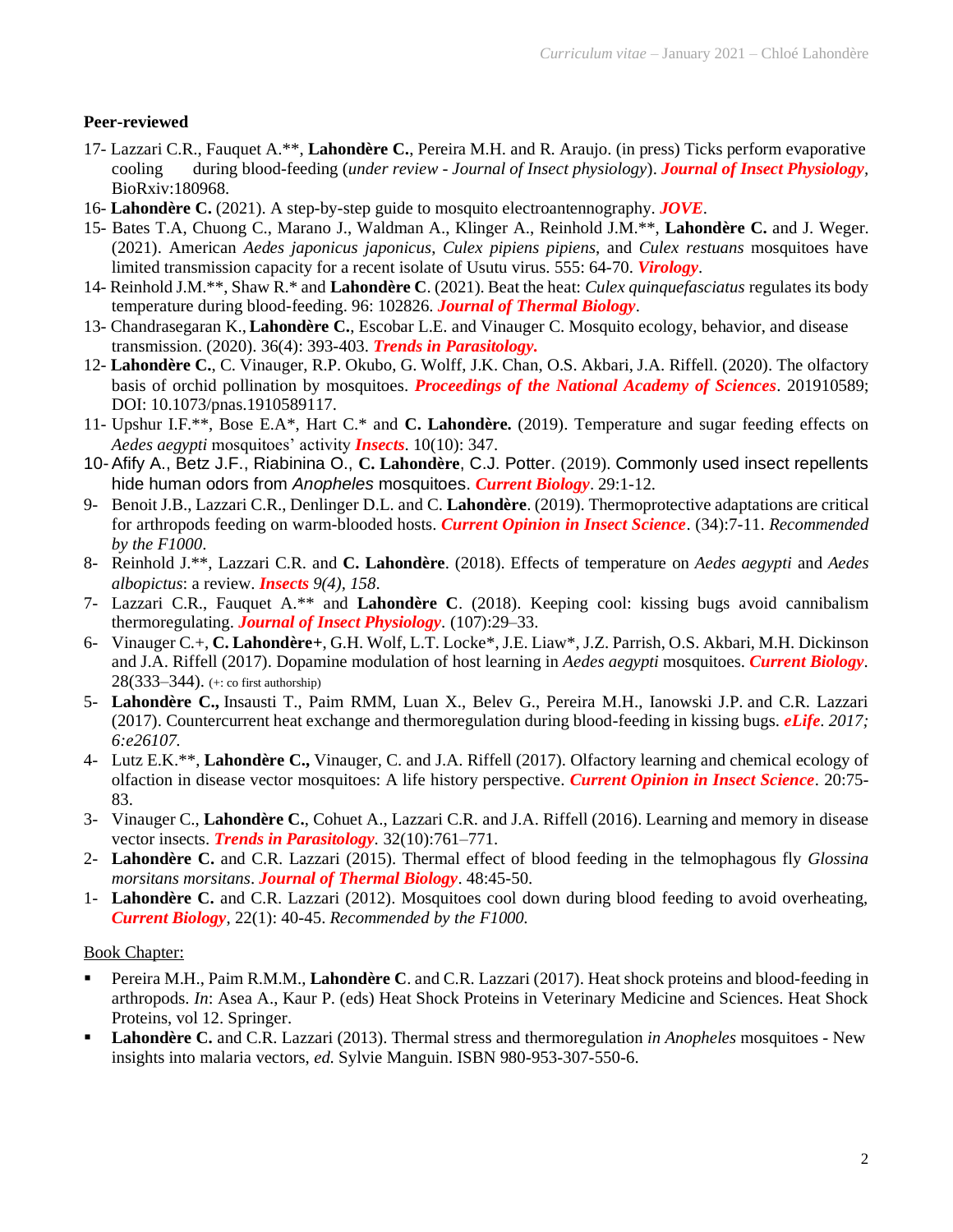### **FUNDINGS, HONORS and AWARDS**

| 2020 Department of Biochemistry Service / Outreach Award nominee                                    |                     | 2020    |
|-----------------------------------------------------------------------------------------------------|---------------------|---------|
| Board of Reviewers – MDPI Insects                                                                   |                     | 2020    |
| NSF REU-site (Role: Senior Personel)                                                                | \$371,154 2020-2023 |         |
| F1000 recommendation for <i>Current Opinion in Insect Science</i> paper                             |                     | 2019    |
| Sigma Xi - The Scientific Research Honor Society - Full membership                                  |                     | 2019    |
| eLife Travel grant                                                                                  | \$1,000             | 2019    |
| The Fralin Life Science Institute                                                                   | \$10,000            | 2019    |
| Global Change Center ISCE - Fralin Institute. (Role: PI)                                            | \$17,300            | 2018-19 |
| $MicroFEWHS - Fralin Institute (Role: PI)$                                                          | \$3,500             | 2018-19 |
| The Eppley Foundation for Research (Role: PI)                                                       | \$23,097            | 2018-19 |
| 2018 Department of Biochemistry Research Award                                                      |                     | 2018    |
| Margaret Walton Fellowship for Mountain Lake                                                        | \$493               | 2018    |
| "Best presentation" award - UWPA research symposium                                                 |                     | 2016    |
| University of Washington, Department of Biology Travel Grant                                        | \$1,000             | 2016    |
| University of Washington Undergraduate Research Mentor Nominee                                      |                     | 2016    |
| University of Washington Undergraduate Research Mentor Nominee                                      |                     | 2015    |
| <i>The Journal of Experimental Biology Travelling Fellowship</i>                                    | £2,300              | 2012    |
| Bed bugs physiology and behavior research (Role: Co-PI)                                             | 8000€               | 2012    |
| Research and career development grant from IRBI / CNRS Tours, France                                | $600 \in$           | 2012    |
| F1000 recommendation for 2012 Current Biology paper                                                 |                     | 2012    |
| "Centenary Medal"                                                                                   |                     | 2009    |
| International Symposium on the Centenary of the Discovery of Chagas Disease, Rio de Janeiro, Brazil |                     |         |

### **INVITED TALKS and PRESENTATIONS** (*O: oral presentation P: poster) – does not highlight contributed talks*

#### **2021**

**Lahondère C.** In cold-blood: deciphering the mechanisms underlying mosquito-frog interactions (O) *OARDC meeting: Integrative mosquito biology: from molecules to ecosystems, Wooster, OH, USA (Cancelled in May 2020 due to COVID 19 - Rescheduled for May 2021 – invited talk).*

# **2020**

**Lahondère C.** In cold-blood: deciphering the mechanisms underlying mosquito-frog interactions (O) *OARDC meeting: Integrative mosquito biology: from molecules to ecosystems, Wooster, OH, USA (Cancelled in May 2020 due to COVID 19 - Rescheduled for May 2021 – invited talk).*

**Lahondère C.** The sweet tooth of mosquitoes: leveraging knowledge on sugar feeding for their control (O). *VTLSS Seminar series*, *Blacksburg, VA, USA (October 9 th – invited talk)*

**Lahondère C.** Mosquito eco-physiology and thermal biology at Virginia Tech (O). *Bennett College Seminar Series,*  $(November 12<sup>th</sup> – invited talk)$ 

# **2019**

**Lahondère C.** Eco-physiology and neuro-ethology of disease vector insects (O). *Entomology Departmental Seminar series*, *Blacksburg, VA, USA (March 28th – invited talk)*

**Lahondère C.**, Hanlon R. and D. Schmale. Development of an unmanned aircraft system (UAS) to collect mosquitoes from remote areas. *2019 Micro FEWHS mini symposium, Blacksburg, VA, USA (May 6 th – invited talk).*

**Lahondère C.** Eco-physiology and neuro-ethology of disease vector insects (O) *Le Studium Conference: New avenues for the behavioral manipulation of disease vectors, Tours, France (May 22nd – invited talk)*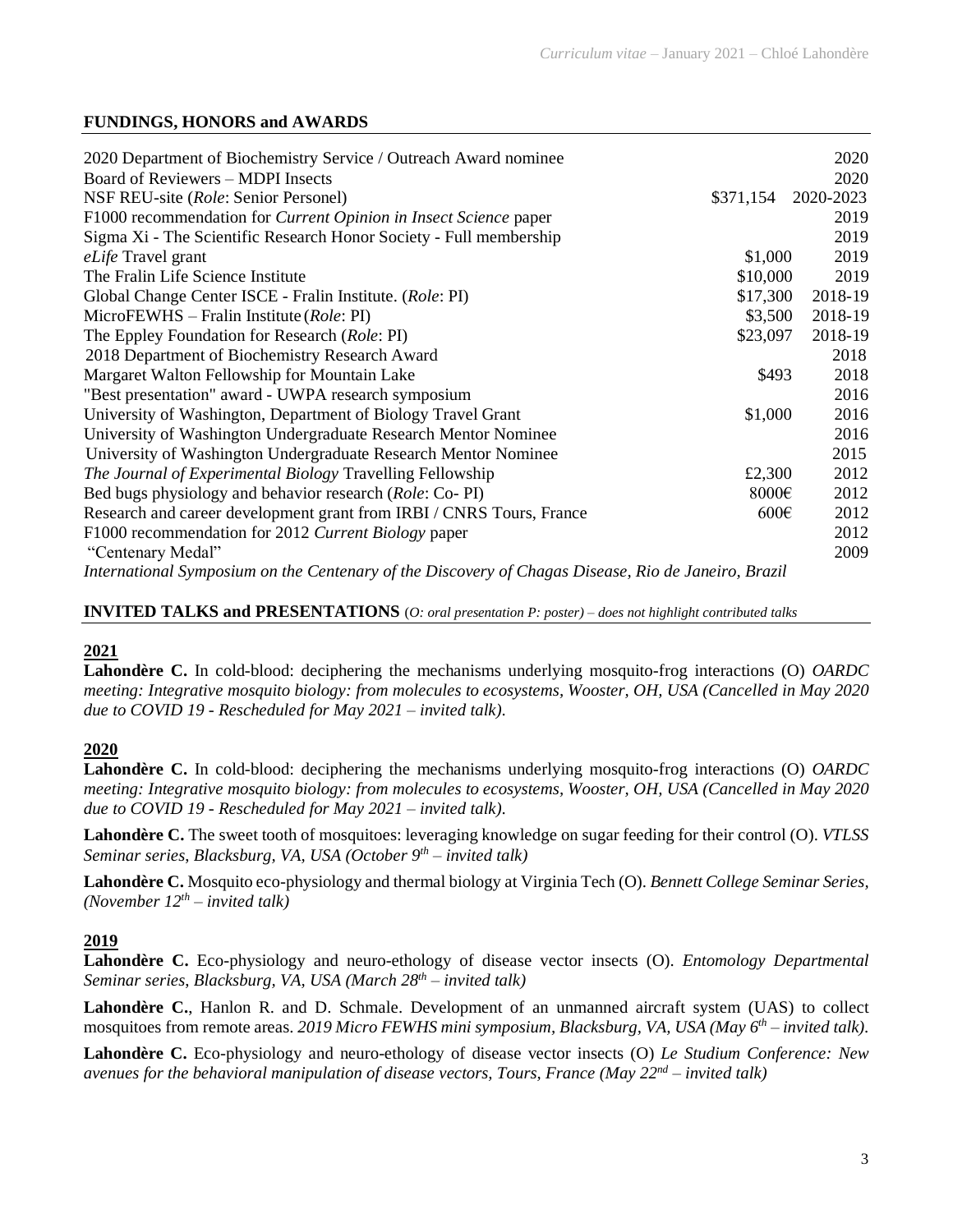**Lahondère C.** Climate change and the dynamics of mosquito populations in Virginia (O) *Carilion Climate Change Conference, Roanoke, VA, USA (October 5 th – invited talk)*

**Lahondère C. "**Some like it hot"… and sweet (O) *Seminar series*, *JMU, VA, USA (October 25th – invited talk)*

**Lahondère C.** From pollinator to disease vector: a journey through the life of mosquitoes (O) *Promotion Seminar, Department of Biochemistry, Virginia Tech, Blacksburg, VA, USA (November 7 th – invited talk)*

Upshur I., Bose E., Hart C. and **Lahondère C.** Temperature and sugar feeding effects on *Aedes aegypti* mosquitoes' activity (O) *Entomological Society of America*, *Saint Louis, MO, USA (November*) (+ 3 student presentations)

#### **2018**

**Lahondère C.** Eco-physiology and neuro-ethology of disease vector insects (O) *OARDC meeting: Integrative mosquito biology: from molecules to ecosystems, Wooster, OH, USA (April 13th – invited talk)*

**Lahondère C.** Eco-physiology and neuro-ethology of disease vector insects (O) *Mountain Lake Biological Station seminar, Pembroke, VA, USA (June 5 th – invited talk)*

**Lahondère C.** Effects of temperature on olfactory behavior in mosquitoes (O) *ECRO XXVIII Congress, Würzburg - Germany (September 8th– invited talk)*

**Lahondère C.** Some like it hot: thermal biology of disease vector insects (O) *Entomology 2018, ESA's 66th Annual Meeting, Vancouver, BC, Canada (November 14th – invited talk)*

#### **2017**

**Lahondère C.** Thermal Biology of disease vector insects (O) *Biochemistry Departmental Seminar, Virginia Tech, Blacksburg, VA, USA (July 20th – invited talk)*

**Lahondère C.**, Vinauger C., Okubo R. and J.A. Riffell. Orchid pollination by snow mosquitoes (O) *Entomology 2017, ESA's 65th Annual Meeting, Denver, CO, USA*

**Lahondère C.**, Liaw J.E., Tobin K., Joiner J.M., Vinauger C. and J.A. Riffell. Effect of temperature on olfactory behavior in mosquitoes (**Highlighted P**) *Entomology 2017, ESA's 65th Annual Meeting, Denver, CO, USA*

**Lahondère C.** Effect of temperature on olfactory behavior in mosquitoes (O) *Post-doctoral Symposium – Seattle, WA, USA*

# **2016**

**Lahondère C.** What makes mosquitoes attracted to *Platanthera* orchids? (O) *UWPA Annual Symposium 2016 - Seattle, WA, USA* 

**Lahondère C.**, Vinauger C., Okubo R. & J.A. Riffell. The pollination ecology of *Platanthera* orchids by snow mosquitoes (O) *ICE 2016 – XXV International Congress of Entomology, Orlando, FL, USA*

Vinauger C., **Lahondère C.**, Locke L.T, Liaw J.E. & J.A. Riffell. Aversive learning in the disease vector mosquito *Aedes aegypti* (O) *ICE 2016 – XXV International Congress of Entomology, Orlando, FL, USA*

Liaw J.E., **Lahondère C.**, Vinauger C. & J.A. Riffell. Aversive learning in *Aedes aegypti* mosquitoes (O) *19th Annual Undergraduate Research Symposium, Seattle, WA, USA*

**Lahondère C.**, Vinauger C., Wolff G., Locke L.T., Liaw J.E., Parrish J.Z., Akbari O., Dickinson M.H. & J.A. Riffell. Neuromodulation of olfactory learning in *Aedes aegypti* mosquitoes (P) *NIFTI (Nature Inspired Flight Technologies and Ideas) – SOAR meeting, Baltimore, MA, USA* 

**Lahondère C.** What makes mosquitoes attracted to *Platanthera* orchids? (O) *Post-doctoral Symposium – PechaKucha, Seattle, WA, USA*

**Lahondère C.**, Vinauger C., Okubo R. & J.A. Riffell. What makes mosquitoes attracted to *Platanthera* orchids? (P) *SICB Annual Meeting, Portland, OR, USA*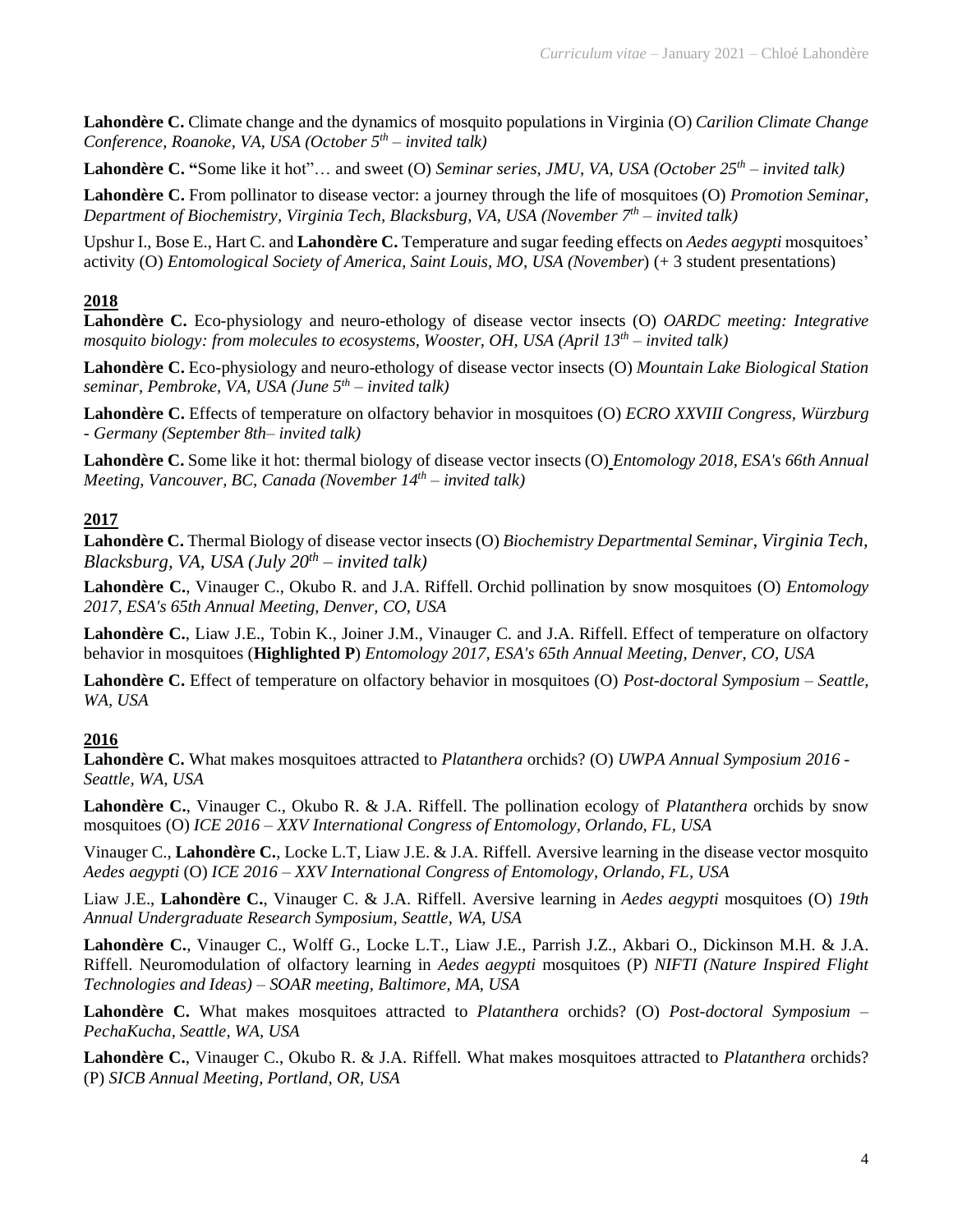C. Vinauger, **Lahondère C.**, Lutz E.K., Locke L.T & J.A. Riffell. Olfactory learning in the vector mosquito *Aedes aegypti* (O) *SICB Annual Meeting, Portland, OR, USA*

# **2015**

Liaw J.E., **Lahondère C.**, Vinauger C. & J.A. Riffell. Exploring learning abilities of disease vector mosquitoes (P) *18th Annual Undergraduate Research Symposium, Seattle, WA, USA*

Joiner J., **Lahondère C.**, & J.A. Riffell. Mosquito olfaction: effects of ambient temperature (P) *18th Annual Undergraduate Research Symposium, Seattle, WA, USA*

# **2014**

**Lahondère C.**, Insausti T., Ianowski J. & C.R. Lazzari. Keeping cool: Thermoregulation during feeding in kissing bugs (O, invited presentation). *Entomology 2014, ESA's 62nd Annual Meeting, Portland, OR, USA* 

# **2013**

**Lahondère, C.** Thermal stress and thermoregulation in haematophagous insects (O) *Max Planck Institute of Neurobiology, Martinsreid, Germany*

# **2012**

**Lahondère, C.** Thermal stress and thermoregulation in haematophagous insects (O) *"Kikikose", Tours, France*

**Lahondère, C.** Thermal stress and thermoregulation in haematophagous insects (O) *University of Washington, Seattle, WA, USA* 

#### **2011**

**Lahondère, C.** Rocking behavior in Phasmatodea (P) *Colloque SFECA (Société Française pour l'Etude du Comportement Animal), Tours, France*

Fresquet N., **Lahondère C.** & C.R. Lazzari. Modulation de la réponse d'extension du proboscis par l'interaction des températures de la cible et de l'environnement chez un insecte hématophage (P) *Colloque SFECA (Société Française pour l'Etude du Comportement Animal), Tours, France*

Fresquet N., **Lahondère C.** & C.R. Lazzari. Role of the thermal background on the response to heat in *Rhodnius prolixus* (P) *The Sixth International Symposium on Molecular Insect Science, Amsterdam, the Netherlands*

**Lahondère C.**, Insausti T. & C.R. Lazzari. Handling of thermal stress associated with feeding in haematophagous insects (O + P) *European PhD Network « Insect Science » Tours, France*

# **2010**

**Lahondère, C.** & C.R. Lazzari. Stress thermique et thermorégulation chez les insectes hématophages (P) *16ème Colloque de Biologie de l'Insecte, Lyon, France* 

**Lahondère, C.** & C.R. Lazzari. Thermal stress and thermoregulation in haematophagous insects (P) *Sensory Ecology: an international course for postgraduate students. Lund, Sweden* 

# **2009**

**Lahondère, C.** How haematophagous insects avoid excessive heating during feeding? (O) *INRA Versailles, France*

Lazzari, C.R., **Lahondère, C.**, Amino, R. & T.C. Insausti. Keeping cool: how blood-sucking insects avoid excessive warming during feeding. (P) *International Symposium on the Centenary of the Discovery of Chagas Disease, Rio de Janeiro, Brazil* 

**Lahondère, C.** Stress thermique et thermorégulation chez les insectes hématophages (O) *Journée de l'IRBI (annual meeting), Tours, France*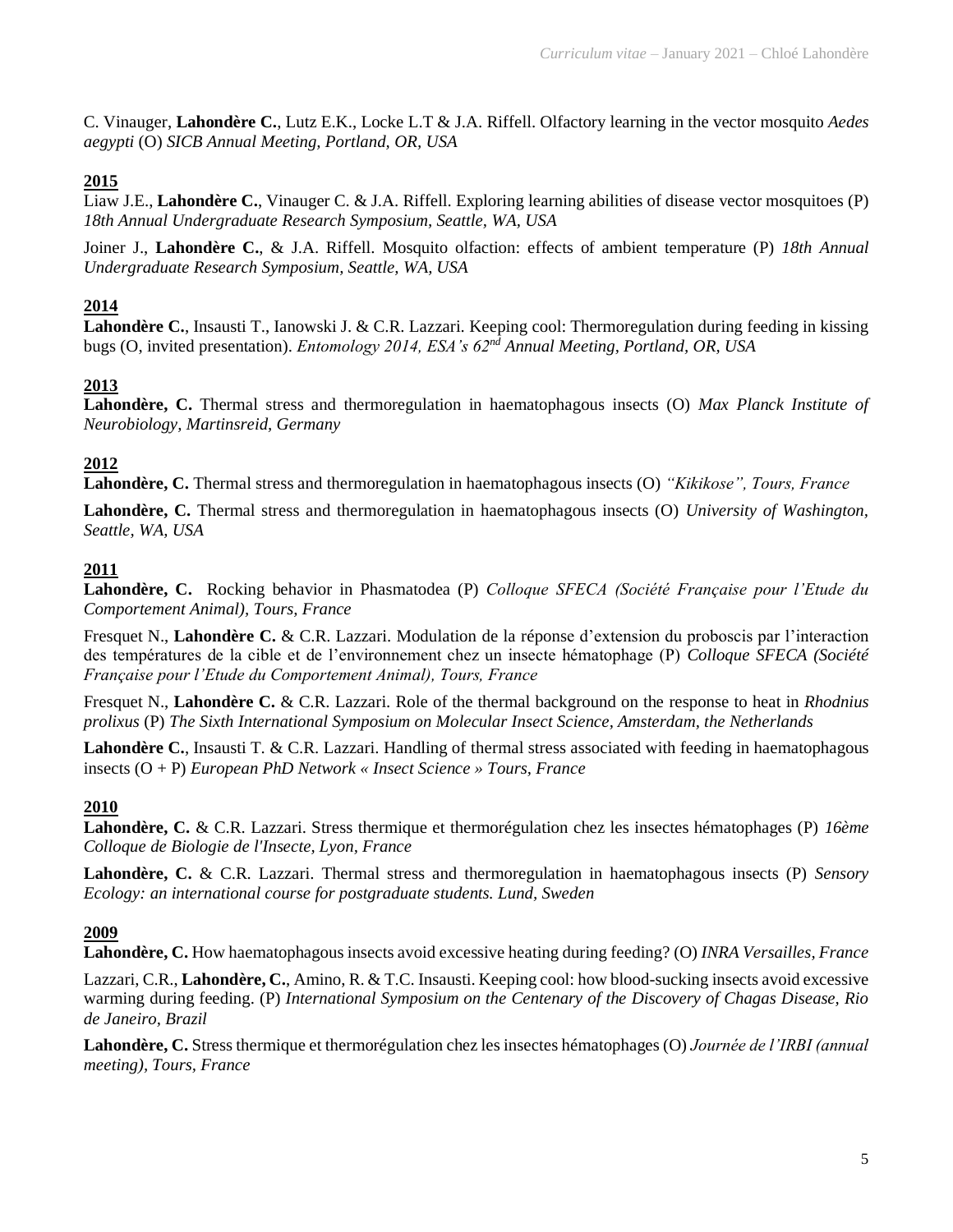# **STUDENTS and POST-DOC MENTORING** (*current lab members in bold*)

| $2021$ -present | Anaïs Tallon (Post-doc, Virginia Tech)                                                                                |
|-----------------|-----------------------------------------------------------------------------------------------------------------------|
| 2021-present    | Silvère Giraud (MSc student, Université de Tours, France)                                                             |
| $2021$ -present | Darren Dougharty (Lab Tech, Virginia Tech)                                                                            |
| 2020-present    | Ashlynn Van Winkle (Biochemistry BS student, Virginia Tech)                                                           |
| 2020-present    | Forde Upshur (PhD student, Virginia Tech)                                                                             |
| 2019-present    | Lauren Fryzlewicz (BS-MSc student, Virginia Tech)                                                                     |
| 2019-present    | Morgen VanderGiessen (MSc student, Virginia Tech) Co-mentored with C. Vinauger                                        |
| 2018-present    | Joanna Reinhold (PhD student, Virginia Tech)                                                                          |
| 2018-2020       | Forde Upshur (MSc student, Virginia Tech)                                                                             |
| 2019-2020       | Aley Savory (Chemical engineering BS student, Virginia Tech)                                                          |
| 2019-2020       | Ryan Shaw (Biology BS student, Virginia Tech)                                                                         |
| 2018-2020       | Sarah Tartabini (BioChem student, Virginia Tech)                                                                      |
| 2015-2019       | Ryo Okubo (PhD student, UW Biology, Seattle)                                                                          |
| 2018-2019       | Elizabeth Bose (BioChem and Clinical Neuroscience student, Virginia Tech)                                             |
| 2018-2019       | Cameron Hart (BioChem student, Virginia Tech)                                                                         |
| 2016-2017       | Kennedy Tobin (Neurobio undergrad student, UW Biology, Seattle)                                                       |
| 2015-2017       | Korosh Moosavi (BioChem undergrad student, UW Biology, Seattle)                                                       |
| 2015-2017       | Assel Shardarbekova (Neurobio undergrad student, UW Biology, Seattle)                                                 |
| 2014-2017       | Jessica E. Liaw (Bio undergrad student, UW Biology, Seattle)                                                          |
| 2014-2016       | Lauren T. Locke (Neurobio undergrad student, UW Biology, Seattle)                                                     |
| 2014-2015       | Jillian M. Joiner (Bio undergrad student, UW Biology, Seattle)                                                        |
| 2012            | Cindy Laurence (B.Sc. level: Licence 3 <sup>rd</sup> year, IRBI, Tours)                                               |
| 2010-2011       | Maurane Buradino (B.Sc. level: Licence 3 <sup>rd</sup> year and M.Sc. level: Master 1 <sup>st</sup> year, IRBI Tours) |

# **GRADUATE COMMITTEES** (*current in bold*)

| <b>Lindsey Faw</b> (PhD student - Entomology, Advisor: Gillian Eastwood)                    |
|---------------------------------------------------------------------------------------------|
| Tam NGuyen (PhD student - Biochemistry, Advisor: Daniel Slade)                              |
| Amadou Sékou Traoré (PhD student – AgroParisTech, Advisor: Frédéric Simard) – Thesis        |
| Rapporteur                                                                                  |
| Tahmina Ahmed (PhD student - Biochemistry, Advisor: Jinsong Zhu)                            |
| Morgen VanderGiessen (MSc student, Biochemistry) Co-mentored with C. Vinauger               |
| Lauren Fryzlewicz (BS-MSc student, Biochemistry - Committee Chair)                          |
| <b>Morgan Roth</b> (PhD student $-$ Entomology $-$ Advisor: Aaron Gross)                    |
| Caitlin Cridland (PhD student – Biochemistry – Advisor: Glenda gillaspy) – Prelim Committee |
| Chair                                                                                       |
| Nicole Wynne (PhD student – Biochemistry – Advisor: Clément Vinauger)                       |
| <b>Joanna Reinhold</b> (PhD student - Biochemistry - Committee Chair)                       |
| <b>Forde Upshur</b> (MSc & PhD student- Biochemistry - Committee Chair)                     |
| Megan Richardson (PhD student - Biochemistry - Advisor: Jinsong Zhu)                        |
| Chris Yoo (MSc student - Biochemistry - Advisor: Daniel Slade)                              |
|                                                                                             |

#### **TEACHING EXPERIENCE**

| 2021 | Biochem 2987 (lab course)                                       |
|------|-----------------------------------------------------------------|
| 2020 | Biochem 2024 (guest lecture)                                    |
| 2020 | Medical Entomology - France (guest lecture)                     |
| 2019 | Medical Parasitology - University of Cincinnati (guest lecture) |
| 2019 | Biochem 2024 (guest lecture)                                    |